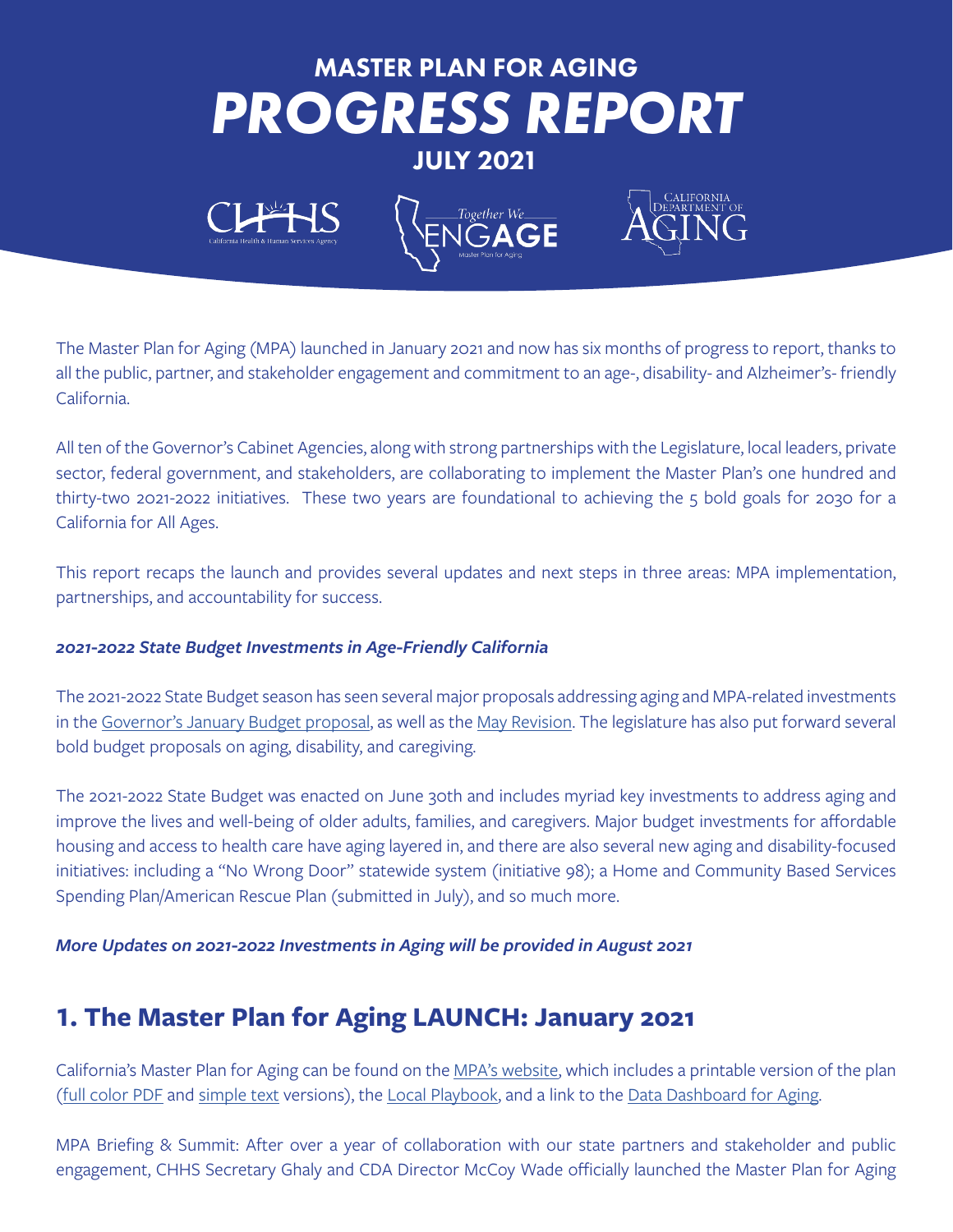via a [press briefing on January 6th,](https://www.youtube.com/watch?v=o3rm7ROhdX4) which included remarks from key MPA Stakeholders and legislative leaders. This event was followed a week later by a public [Virtual MPA Summit](https://www.youtube.com/playlist?list=PLXexWQOeFtkZAbU-qn5LF_n1QuixVQjso) highlighting the Five Bold Goals for 2030 where we were joined by Secretary Su of the Labor & Workforce Development Agency; Secretary Castro Ramirez of the Business, Consumer Services, and Housing Agency; and several key legislative leaders and stakeholder partners.

We'd like to thank the following stakeholders, partners, and legislators for joining the MPA Launch press briefing and virtual summit: Deputy Cabinet Secretary Richard Figueroa; BCSH Secretary Lourdes Castro-Ramirez, LWDA Secretary Julie Su, CHSS Deputy Secretary Marko Mijic, State Medicaid Director and CHHS Chief Deputy of Health Care Programs Jacey Cooper, Department of Social Services Director Kim Johnson, State Senators Scott Weiner and Melissa Hurtado, Assemblymember Joaquin Arambula, Liz Fuller (Assembly Aging and Long-Term Care Committee), AARP Associate State Director Rafi Nazarians, Health Plan of San Mateo CEO Maya Altman, ALZ Association Director of Diversity & Inclusion Edie Yau, and USC's Family Caregiver Resource Center Director Donna Benton.

# **2. Master Plan for Aging LOCAL LEADER PARTNERSHIPS**

#### *[The Local Playbook in Action](https://mpa.aging.ca.gov/LocalPlaybook/)*

Communities across California are taking action to build age-, disability-, and dementia friendly policies, programs, and environments. The MPA Local Playbook offers local government, community-based organizations, philanthropy, and other leaders a step-by-step guide to implementing a master plan locally. Two key local leadership in aging and public health networks were briefed on the Playbook this quarter:

- The SCAN Foundation hosted a Local Playbook Convening for all 21 of their Long-Term Support Services regional coalitions. CDA presented the Playbook and the Data Dashboard and AARP shared insights into agefriendly action planning.
- CDA led a Local Playbook workshop with the California Department of Public Health and local health departments to drive action in communities throughout California.
- SAC Members Shireen McSpadden, San Francisco County, and Kevin Prindiville, Justice in Aging, along with CDA Director McCoy Wade presented the Playbook to the [California State Association of Counties,](https://www.counties.org/) while highlighting the important role of local leadership. CDA will continue to co-host Local Playbook virtual events throughout the state with partners.
- Local presentations have been made by the MPA team to a range of communities, including Kern, Santa Clara, Santa Cruz, San Benito, Nevada, and the northern counties that comprise the Diversability Advocacy Network.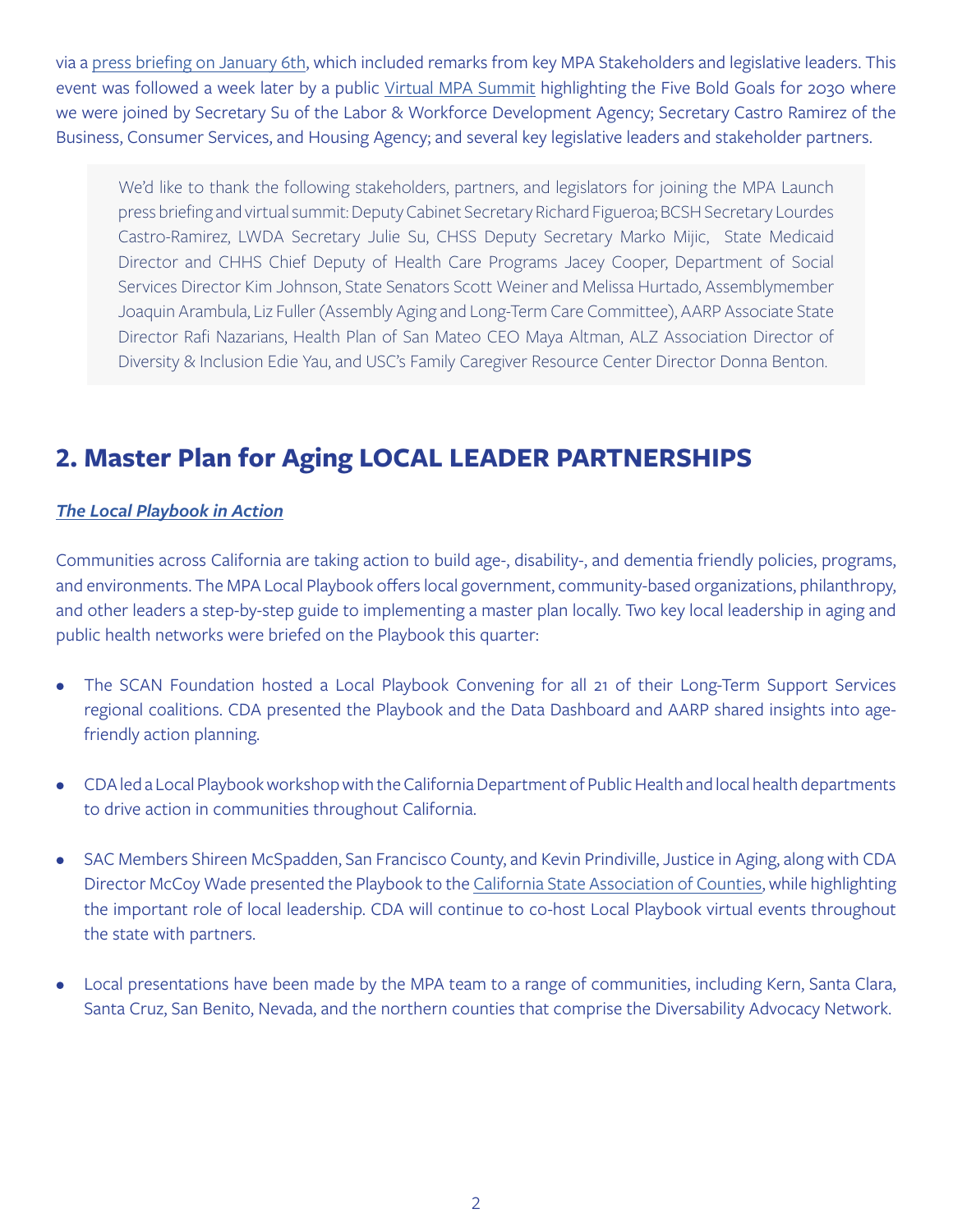## **3. Master Plan for Aging INITIATIVE IMPLEMENTATION**

#### *Building Strength Through Cabinet and Stakeholder Partnership Across All Sectors*

Many agencies, departments, stakeholders, local leaders and legislators began digging into implementation the first half of 2021. CDA provided briefings for stakeholder groups ranging from government partners including the State Board of Food & Agriculture with CDFA Secretary Ross; the State Broadband Council; CDSS Housing and Homelessness Programs; CA Parks & Recreation Society; the Strategic Growth Council; the CA Commission on Aging; and Area Agency on Aging leadership; as well as with stakeholder partners including LeadingAge California; CalPACE; UCLA Ziman Center for Real Estate; Public Advocates, Guardians, Conservators; American Association of University Women; Santa Clara Senior Services; Arc California as well as multiple smaller meetings with philanthropy, legislative leaders, and across the Administration.

COVID-19 Response & Vaccine Rollout: COVID-19 response and vaccine roll-out continue to remain the priority for older adults, people with disabilities, and families. Vaccinations in nursing homes, residential living, all adults 65 and over, and then people with high-risk medical and disability aged 16, to now expanded eligibility to all ages 16 and over rolled out during this period. At long last, deaths from COVID-19 began to decline. The response, recovery, and re-build into a more equitable California for all ages will be the focus of 2021.

#### *Age-Friendly State Legislation*

Stakeholders and State Legislators are proposing a range of policies to improve the lives of older Californians, people with disabilities, and families. Many stakeholders, including [Justice in Aging](https://justiceinaging.org/wp-content/uploads/2021/02/2021-Legislative-Bills-CA.pdf), have proposed legislation based on, or related to, the Master Plan.

#### *Aging Intersections and Philanthropy*

Philanthropies that supported MPA development are now expanding their partnerships to both support specific MPA initiatives and to engage more funders in their respective foundation priorities' intersection with aging and equity, in partnership with Philanthropy California. The Governor's Office co-convened a briefing with and for philanthropy in July 2021.

# **MPA Progress: Highlights Across GOALS 1-5**

There are more than 100 initiatives launching during the first two years of the plan, to work toward achieving the MPA's five bold goals for 2030. Highlights and updates from several dozen of these initiatives are below.

### **Goal One: Housing for All Ages & Stages**

#### *Strategy A: More Housing Options*

**• Initiative 2:** The Department of Housing and Community Development (HCD) and the State Treasurer's Office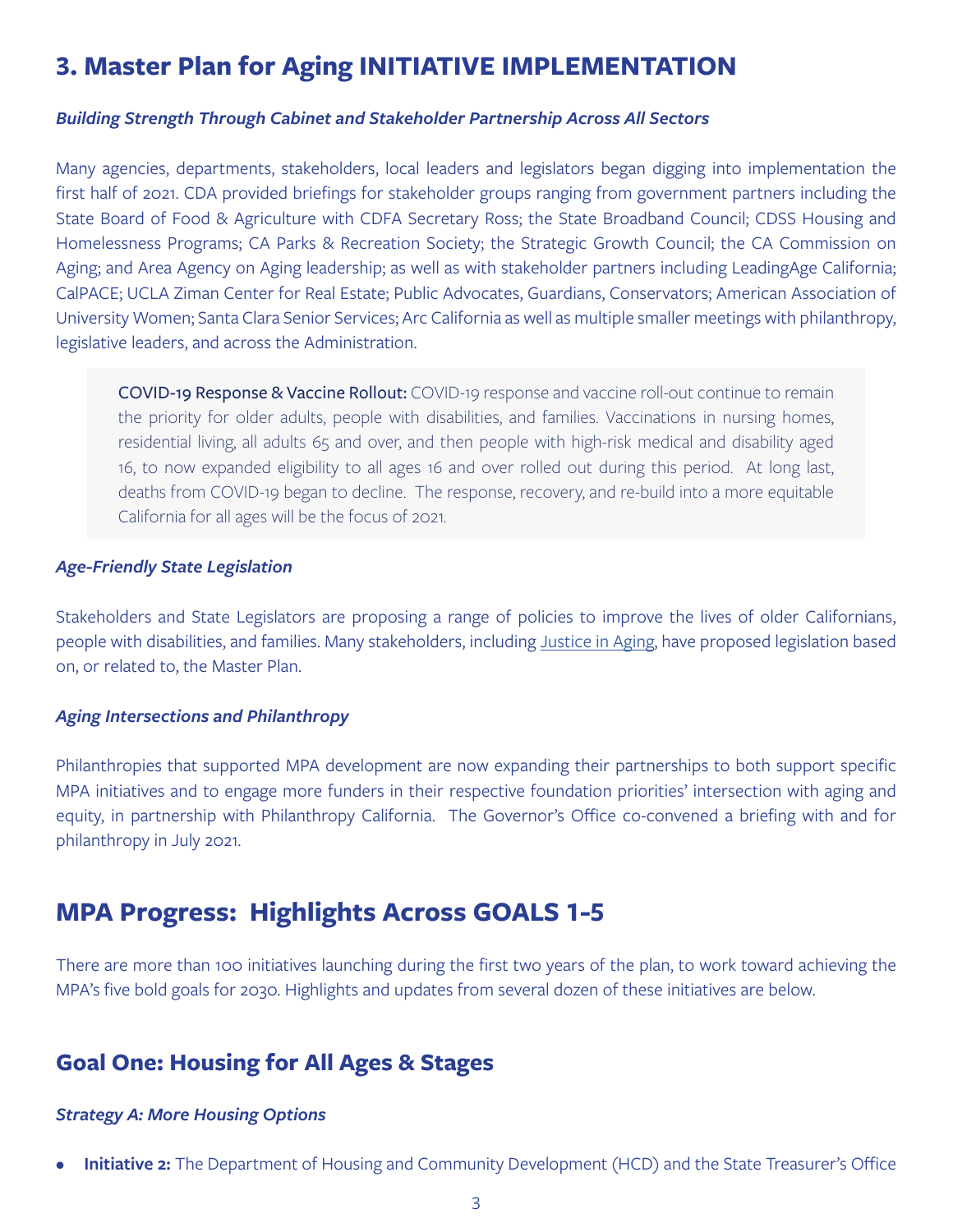made its first round of [California Debt Limit Allocation Committee](https://www.treasurer.ca.gov/cdlac/) (CDLAC) awards for housing bond capital. The 2020-2021 regulations have increased the set aside for very low and extremely low income housing.

- **• Initiative 3:** HCD launched its publicly accessible [Annual Performance Report Dashboard](https://www.hcd.ca.gov/community-development/annual-progress-reports.shtml#dashboard), which tracks jurisdictions' zoning, entitlement and production at the Annual Median Income listed in their Housing Element/ Housing Assessment. This provides an important tool to hold jurisdictions accountable to meeting their housing production goals and meeting the housing needs of their communities.
- **Initiative 4:** HCD published public guidance on [Affirmatively Furthering Fair Housing](https://www.hcd.ca.gov/community-development/affh/index.shtml). Affirmatively Furthering Fair Housing seeks to combat housing discrimination, eliminate racial bias, undo historic patterns of segregation, and lift barriers that restrict access in order to foster inclusive communities and achieve racial equity, fair housing choice, and opportunity for all Californians. The Department of Fair Employment and Housing is in the process of creating a harassment prevention guide to help housing providers comply with Affirmatively Furthering Fair Housing and therefore promote safe, affordable homes and vibrant, inclusive, sustainable communities for all Californians.
- **• Initiatives 5 & 6:** In April, CDA provided a presentation on data opportunities to advance housing for older adults to the Strategic Growth Council. CDA also gave a presentation on CDA initiatives and opportunities to the Housing and Transportation Working Group, a working group of 10 departments led by BCSH and CalSTA.
- **• Initiative 11:** CDA continues its Dignity at Home Program and will provide grants to local AAAs for information and education on injury prevention; referrals to related resources and services; and home environmental assessments and assessments of individual injury prevention needs, including instructions on behavioral, physical, and environmental aspects of injury prevention.
- **• Across Multiple Initiatives:** CDA, in collaboration with an affordable housing consultant, is developing a personcentered comprehensive briefing paper, to serve as a Housing & Services Continuum for Older Adults & Adults with Disabilities "California Crosswalk" to identify the spectrum of housing needs as we age to guide leaders in policy and program planning, ensuring that Californians can age where we choose.

#### *Strategy B: Transportation Beyond Cars*

- **• Initiative 12:** CalSTA will release its [Climate Action Plan for Transportation Infrastructure](https://calsta.ca.gov/subject-areas/climate-action-plan#:~:text=On%20March%2010%2C%202021%2C%20the,for%20Transportation%20Infrastructure%20(CAPTI).&text=CalSTA%20expects%20to%20adopt%20a,later%20than%20July%2015%2C%202021.) on July 15, 2021, which prioritizes investments in transit, passenger rail, active transportation, Complete Streets, and micromobility to expand mobility options and help meet the State's ambitious climate goals.
- **• Initiative 13:** California's updated [Strategic Highway Safety Plan](https://dot.ca.gov/programs/safety-programs/shsp) was released. It provides a comprehensive framework for reducing roadway fatalities and serious injuries on California's public roads. Priority areas include aging drivers, pedestrians, and bicyclists.
- **Initiative 14:** [California Integrated Travel Project](https://www.calitp.org/): A statewide solution to make travel simpler and cost-effective for all Californians by integrating transit fare collection, verifying eligibility for fare discounts, and providing upto-date vehicle arrival information across the hundreds of transit providers in California.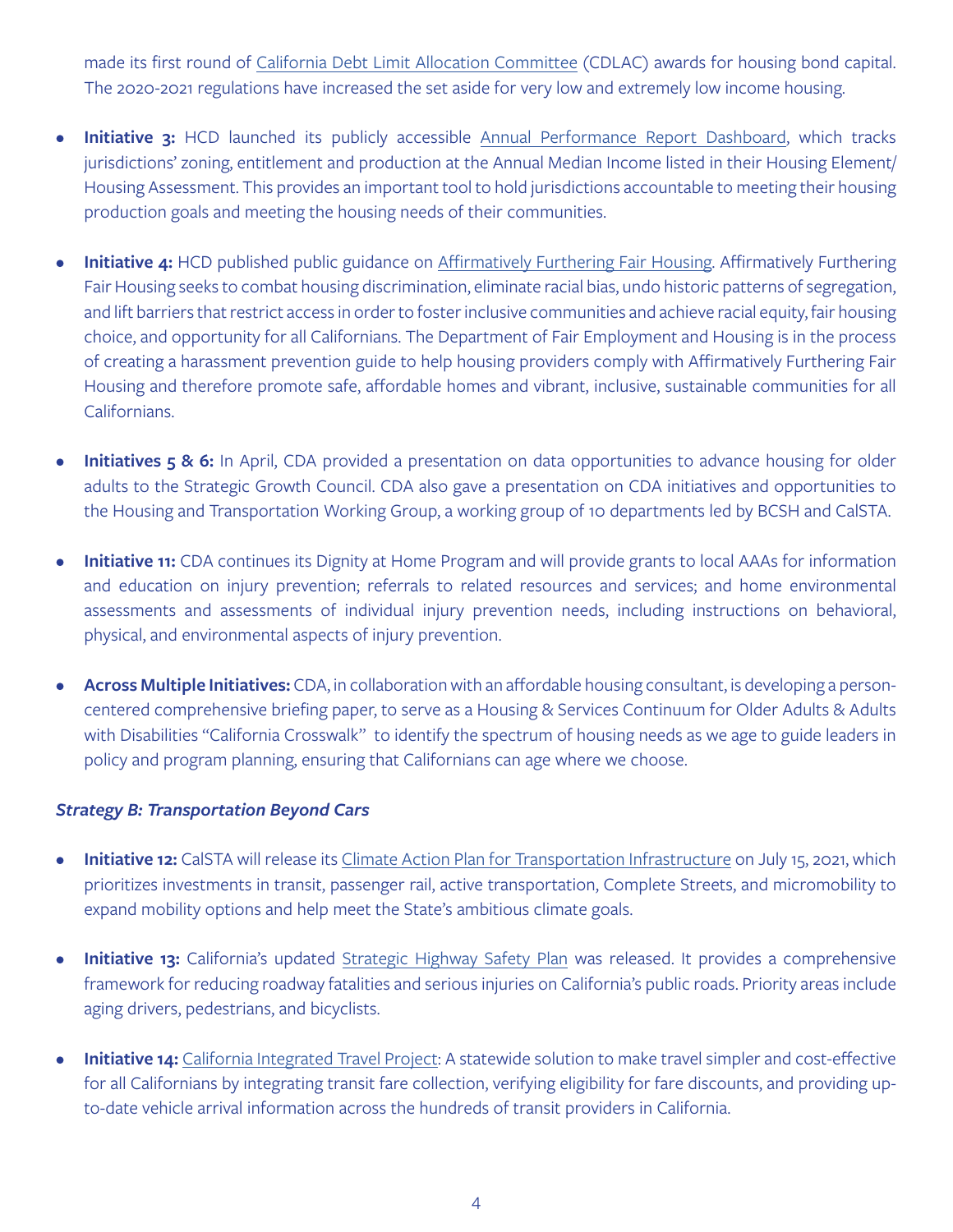#### *Strategy C: Outdoor Spaces for All Ages*

- **• Initiative 23:** The [California Healthy Brain Initiative \(HBI\) Local Health Jurisdictions \(LHJs\) Pilot Program,](https://www.cdph.ca.gov/Programs/CCDPHP/DCDIC/CDCB/Pages/CA-Healthy-Brain-Initiative-RFA.aspx) coordinated by the CA Department of Public Health, is currently taking place within six LHJs to advance cognitive health as an integral component of public health by implementing activities consistent with the [Centers](https://www.cdc.gov/aging/pdf/2018-2023-Road-Map-508.pdf) [for Disease Control and Prevention HBI Road Map](https://www.cdc.gov/aging/pdf/2018-2023-Road-Map-508.pdf). Examples of activities within the six jurisdictions include family caregiver training with the Family Caregiver Alliance; policy and protocol development to be adopted by first responders, elected officials, and stakeholders in support of the aging population; first responder and paraprofessional trainings; development of clinician tools for brain health, cognitive impairment, and early detection/diagnosis patient education; and more. Pilot project details can be [accessed here.](https://www.cdph.ca.gov/Programs/CCDPHP/DCDIC/CDCB/Pages/CA-Healthy-Brain-Initiative-RFA.aspx)
- **• Initiative 23:** The California Department of Parks and Recreation announced \$19 million in available grant funding through the [Outdoor Equity Grants Program.](https://www.parks.ca.gov/?page_id=30443) Competitive applications will provide activities that a) take place in the community and at natural area destinations; b) are both education and promote self-discovery nature exploration, c) include youth, older adults, and families; and d) serve a high number of participants with various activity days over multiple years.

#### *Strategy D: Emergency Preparedness & Response*

- **• Initiative 24:** The GO's Office of Digital Innovation, in collaboration with CHHS, CalOES, CDSS, and CDA conducted discovery of Sonoma and Butte counties' emergency tools for older, disabled, and at-risk adults and caregivers.
- **Initiative 25:** [LeadingAge California](https://www.leadingageca.org/) facilitated a demonstration of digital tools to coordinate mutual aid for long-term care residents for CDSS, CDPH, and CDA.
- **Initiative 26:** [Listos California's Social Bridging Project](https://www.listoscalifornia.org/community-projects/social-bridging-project/) concluded after conducting a cumulative total of more than 165,000 wellness conversations with vulnerable Californians in 27 counties during the pandemic, as well as helping more than 8,000 households to register for emergency alerts and sent out nearly 30,000 Disaster Ready Guides to help more Californians prepare now for wildfires and other natural disasters.

#### *Strategy E: Climate-Friendly Aging*

- **• Initiative 28:** HCD submitted the updated [CalGreen Building Codes,](https://www.hcd.ca.gov/building-standards/calgreen/index.shtml) inclusive of more standards related to climate, disaster resiliency and sustainability.
- **• Initiative 32:** CDA has begun planning to reduce staff Vehicle Miles Traveled (VMT) to below pre-COVID levels after the State re-opens June 15th, without impacting public access to quality services.

### **Goal Two: Health Reimagined**

#### *Strategy A: Bridging Health Care with Home*

**Initiative 33:** The State Commissioner of Insurance convened the [Long-Term Care Insurance Task Force](http://www.insurance.ca.gov/0500-about-us/03-appointments/ltcitf.cfm) with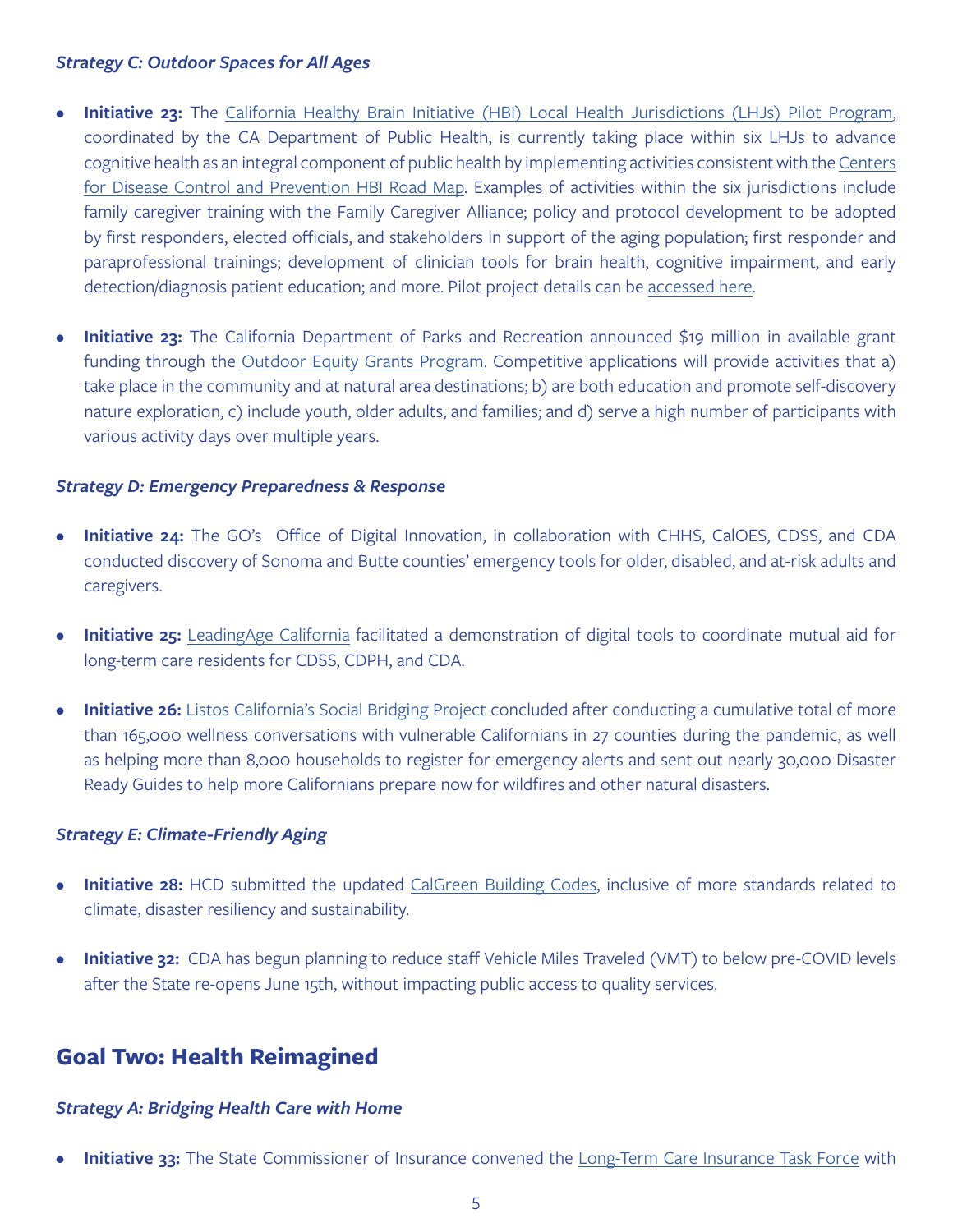CDA, DHCS, and stakeholder members from AARP, On-Lok, WISE & Healthy Aging, SEIU, and more to explore the feasibility of developing and implementing a culturally competent statewide insurance program for longterm care services and supports.

- **• Initiatives 34 & 35:** In March, DHCS and the SCAN Foundation convened a planning meeting with national experts and CDA to discuss the promise and potential of California's Office of Medicare Innovation and Integration (OMII), particularly to address the needs of California's dual eligible (Medi-Cal/Medicare) and Medicare-only populations.
- **• Initiative 35:** DHCS has hosted stakeholder discussions and posted documents for feedback on integrated care for beneficiaries dually eligible for Medicare and Medi-Cal, through the [Cal MediConnect](https://www.dhcs.ca.gov/Pages/DualsDemonstration.aspx) demonstration and upcoming 2023 transition to a Dual Eligible Special Needs Plan aligned enrollment structure.
- **• Initiative 36:** Under the [CalAIM Initiative](https://www.dhcs.ca.gov/provgovpart/Pages/CalAIM.aspx), DHCS has released documents for stakeholder feedback and held webinars on the new [Enhanced Care Management and In Lieu of Services](https://www.dhcs.ca.gov/Documents/MCQMD/ECM-and-ILOS-Model-of-Care-Template.pdf) (ILOS) that will launch in 2022. ILOS include Nursing Facility Transition/Diversion to Assisted Living Facilities, Community Transition Services/Nursing Facility Transition to a Home, Housing Services, Respite, Medically Tailored Meals or medically supportive food, Home Modifications, and Supplemental Personal Care/Homemaker Services.
- **Initiative 40:** DHCS has incorporated stakeholder feedback into its upcoming Money Follows the Person [Supplemental Planning Grant](https://www.dhcs.ca.gov/services/ltc/Pages/-MFP-Supplemental-Funding-Opportunity.aspx) request for federal funding to accelerate LTSS system transformation design and implementation, as well as expand Home and Community Based Service (HCBS) capacity. The proposal includes a gap analysis and multi-year roadmap to identify and close existing gaps in programs and provider networks.
- **Initiative 40:** DHCS collaborated with stakeholders to review over 50 recommendations for changes to the [Home and Community Based Alternatives Waiver Renewal.](https://www.dhcs.ca.gov/services/ltc/Pages/Home-and-Community-Based-(HCB)-Alternatives-Waiver.aspx) DHCS will release the revised waiver in summer 2021 for a 30-day public comment period. The renewed five-year waiver would start in 2022.
- **Initiative 43:** [The Disability & Aging Community Living Advisory Committee](https://www.chhs.ca.gov/home/committees/disability-and-aging-community-living-advisory-committee/), announced earlier this spring, will advance community living, inclusion, and integration in California. It will ensure the involvement of people with disabilities, older adults, and other partners and stakeholders in advising the California Health and Human Services Agency (CHHS) on community living policy and programs – including but not limited to long term services and supports, transportation and housing, and employment opportunities. This committee will build on the work of the Olmstead Committee. Membership can be [viewed here.](https://chhs-data-prod.s3.us-west-2.amazonaws.com/uploads/2021/04/29131259/Disability-and-Aging-Community-Living-Advisory-Committee-Member-List-April-2021.pdf) Meetings will be held quarterly, with the [first meeting held on April 30th](https://www.chhs.ca.gov/home/committees/disability-and-aging-community-living-advisory-committee/#april-30-2021) and the second meeting scheduled for August 26th.
- **• Initiative 44:** CDA has, in partnership with philanthropy, begun a strategic planning process for the Health Insurance Counseling and Advocacy Program (HICAP), to increase information and assistance with Medicare, and by the end of the year, CDA will hire three positions to develop, implement, and lead HICAP modernization efforts.

#### *Strategy B: Health Care as We Age*

**• Initiative 47:** CDA was added to the [Governor's Behavioral Health Task Force](https://www.chhs.ca.gov/home/committees/behavioral-health-task-force/), joining MPA Stakeholder Advisory Committee member Dr. LeOndra Clark Harvey.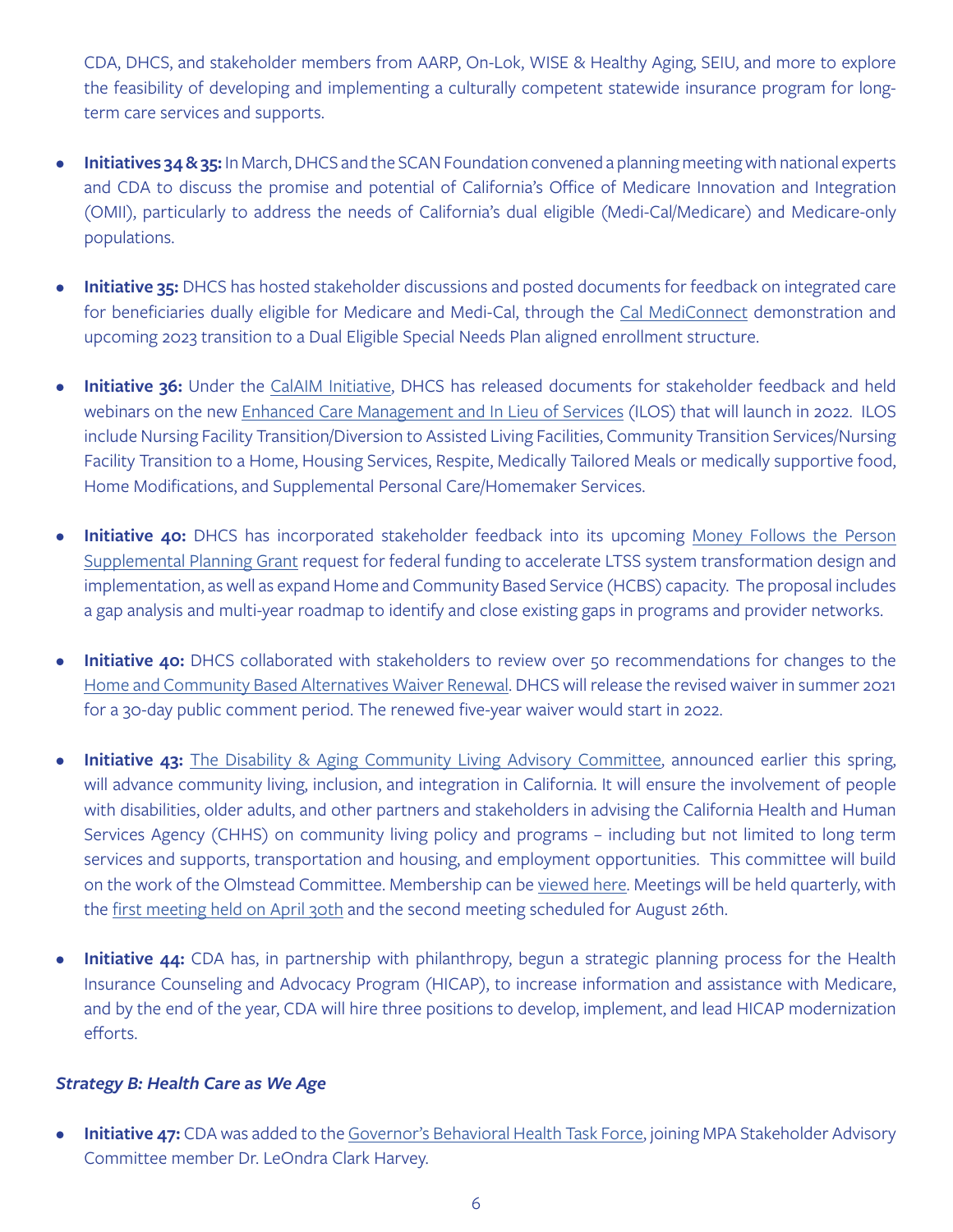#### *Strategy C: Lifelong Healthy Aging*

- **• Initiative 51:** The "California Healthy Brain Initiative Local Health Jurisdictions (LHJs) Pilot Program" includes health education promotions and campaign activities currently taking place by six LHJs to advance cognitive health as an integral component of public health. Examples include creating health education curricula on brain health and cognitive aging that is linguistically and culturally tailored for Latino and African American communities and developing healthcare provider curriculum focused on brain health/ dementia risk reduction and early diagnosis and treatment with emphasis working with priority populations (e.g., African American, Latino).
- **• Initiative 52:** Between January 1 May 16, 2021, the [Friendship Line CA](https://www.ioaging.org/friendship-line-california) behavioral health warmline answered 30,308 calls from older adults experiencing loneliness or mental duress and continues to field these calls.
- **• Initiative 53:** CDPH and CDA are exploring opportunities to collaborate, as new suicide prevention programs develop.

#### *Strategy D: Geriatric Care Expansion*

- **• Initiative 57:** West Health has convened key stakeholders including California Hospital Association, American College of Emergency Medicine, UC San Diego Health system to advance a statewide initiative of Geriatric Emergency Departments (GED) in CA. Implementation planning is underway, including identification of subject matter experts, contractual mechanisms, and training resources. Upcoming priorities are to roadmap integration of GEDs with key MPA areas of focus, such as dementia awareness, geriatric workforce, and HCBS resource connection and toolkits.
- **• Initiative 61:** An ad hoc geriatrics advisory group, consisting of leading geriatric medicine experts from UCSF and USC, has briefed CHHS, LWDA, and CalVet leadership on opportunities to innovate in skilled nursing homes emerging from COVID-19 pandemic.

#### *Strategy E: Dementia in Focus*

- **• Initiative 62:** CDPH funds19 research grants to advance knowledge regarding Alzheimer's disease and related dementias, with a focus on women and communities of color, either in the academic or research field and to clinical implementation, including new treatment methodologies, or detection and diagnosis innovations. Categories of research include caregiving, prevention, early diagnosis and detection, long-term services and support systems/health services, and populations suffering from health disparities.
- **• Initiative 63:** CDPH's [California Healthy Brain Initiative Local Health Jurisdictions \(LHJ\) Pilot Program](https://www.cdph.ca.gov/Programs/CCDPHP/DCDIC/CDCB/Pages/CA-Healthy-Brain-Initiative-RFA.aspx) includes campaign activities in six LHJs to advance equity in cognitive health. Example activities include a health education curricula on brain health and cognitive aging that is linguistically and culturally tailored for Latino and African American communities; a healthcare provider curriculum focused on brain health/ dementia risk reduction and early diagnosis and treatment with emphasis working with priority populations (e.g., African American, Latino); a Caregiver Handbook with an enhanced dementia chapter containing dementia resources and tips, translated in multiple languages and disseminated through community partners; and more.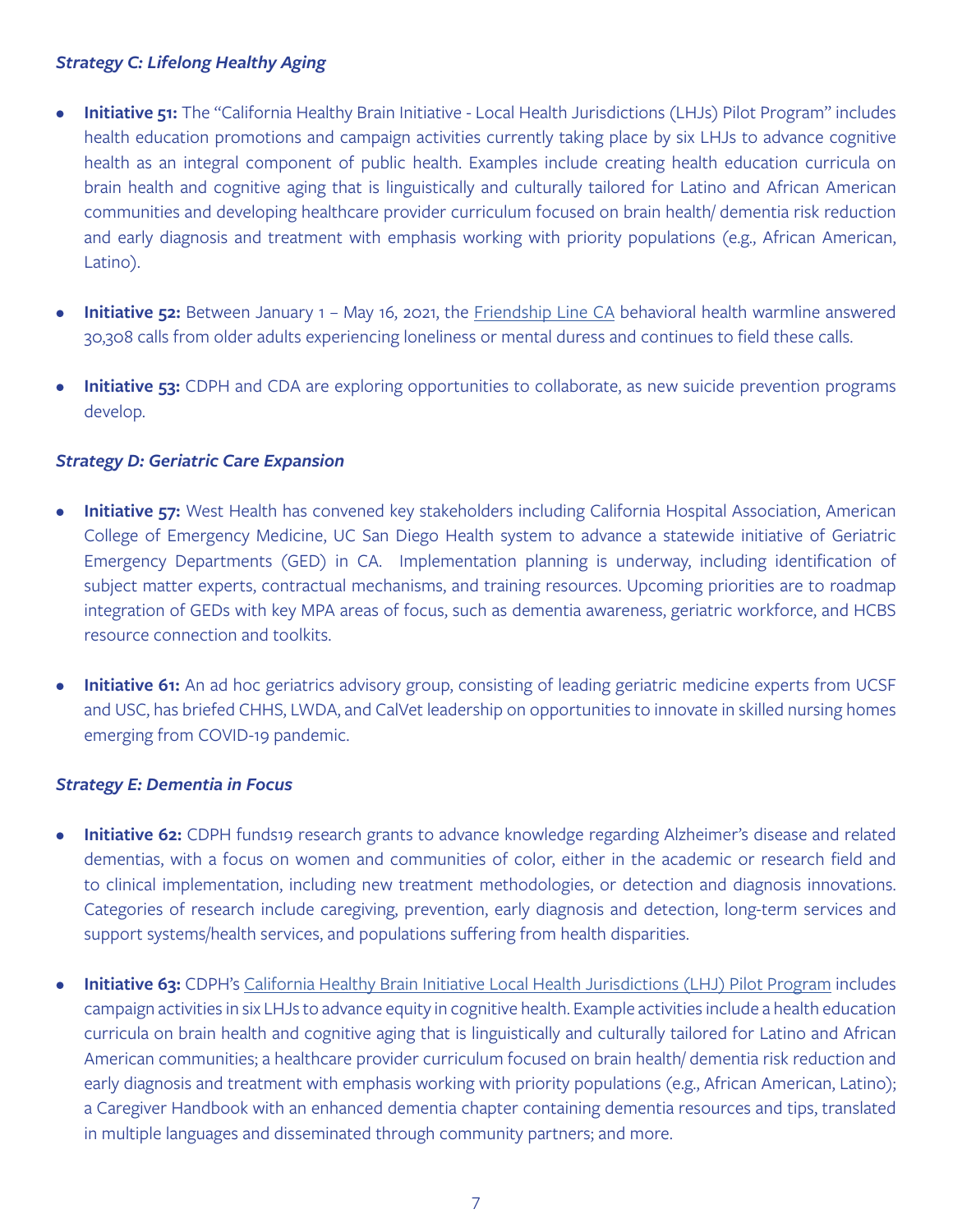- **Initiative 64:** CDPH continues to promote the [Assessment of Cognitive Complaints Toolkit](https://www.cdph.ca.gov/Programs/CCDPHP/DCDIC/CDCB/CDPH Document Library/Alzheimers) (ACCT-AD) that was developed by the California Alzheimer's Disease Centers to provide primary care providers with the tools necessary to recognize normal cognition, diagnose Alzheimer's disease, and identify other cognitive problems requiring specialty referral. The ACCT-AD includes the following companion pieces: the [ACCT-AD Manual,](https://www.cdph.ca.gov/Programs/CCDPHP/DCDIC/CDCB/CDPH Document Library/Alzheimers) [ACCT-](https://www.cdph.ca.gov/Programs/CCDPHP/DCDIC/CDCB/CDPH Document Library/Alzheimers)[AD Provider Wellness Visit/Screening Tool Pocket Guide](https://www.cdph.ca.gov/Programs/CCDPHP/DCDIC/CDCB/CDPH Document Library/Alzheimers) and the [ACCT-AD Provider Wellness Visit/Screening](https://www.cdph.ca.gov/Programs/CCDPHP/DCDIC/CDCB/CDPH Document Library/Alzheimers)  [Tool Flow Sheet](https://www.cdph.ca.gov/Programs/CCDPHP/DCDIC/CDCB/CDPH Document Library/Alzheimers). The pocket guide and flow sheet are the take along tools for providers to use to help screen for Alzheimer's disease and other related dementias during patient wellness visits.
- **• Initiative 65:** CDPH is seeking stakeholder feedback (e.g. California Alzheimer's Disease Centers) and evaluating information collected regarding models of care coordination for IHSS participants with dementia or cognitive impairment.
- **• Initiative 67:** The CHHS Alzheimer's Advisory Committee began the new year selecting a new chair, welcoming new members, and working on several priorities outlined in the MPA and by the Governor's Task Force of Alzheimer's Disease Prevention, Preparedness. CHHS Departments serving people with Alzheimer's are also participating in a new cross-Department work group, coordinated by CHHS and CDPH.

#### *Strategy F: Nursing Home Innovation*

**• Initiative 74:** The 2021-2022 State Budget proposals includes funding for the creation of a Long-Term Care Office of the Patient Representative. The Office will provide representation on skilled nursing facilities' (SNF) and intermediate care facilities' (ICF) medical decision-making interdisciplinary teams to patients who lack capacity to make their own health care decisions, who do not have a legally authorized decision-maker, and who do not have family member or friend who can act as a patient representative.

### **Goal Three: Equity & Inclusion, Not Isolation**

#### *Strategy A: Inclusion & Equity in Aging*

- **• Initiative 77:** CDA has hosted nine monthly **Ensuring Equity in Aging webinar series** on culturally informed programs and policy. The monthly webinars, by and for human services providers, can be accessed at CDA's [Equity in Aging Resource Center](https://aging.ca.gov/equity_in_aging_resource_center). Webinars have addressed culturally informed programs and policy with and for Tribal and Black Elders; Asian American & Pacific Islander, Latino, rural, LGBT older adults; and people with disabilities.
- **• Initiative 79:** CDA is participating in the 2020-2021 Capitol Cohort on Race and Equity. Members have attended 12 racial equity trainings and are developing a Racial Equity Training Tool, which will inform CDA's Racial Equity Action Plan, which is due Fall 2021.
- **• Initiative 80:** The newly re-formed [The Equity in Aging Advisory Committee](https://aging.ca.gov/equity_in_aging_resource_center/#implementation-meetings) (EAAC) has met twice (3/16 & 6/16) and is in the process of recruiting new members, in particular, representing Tribal, LGBTQ, and immigrant & refugee communities.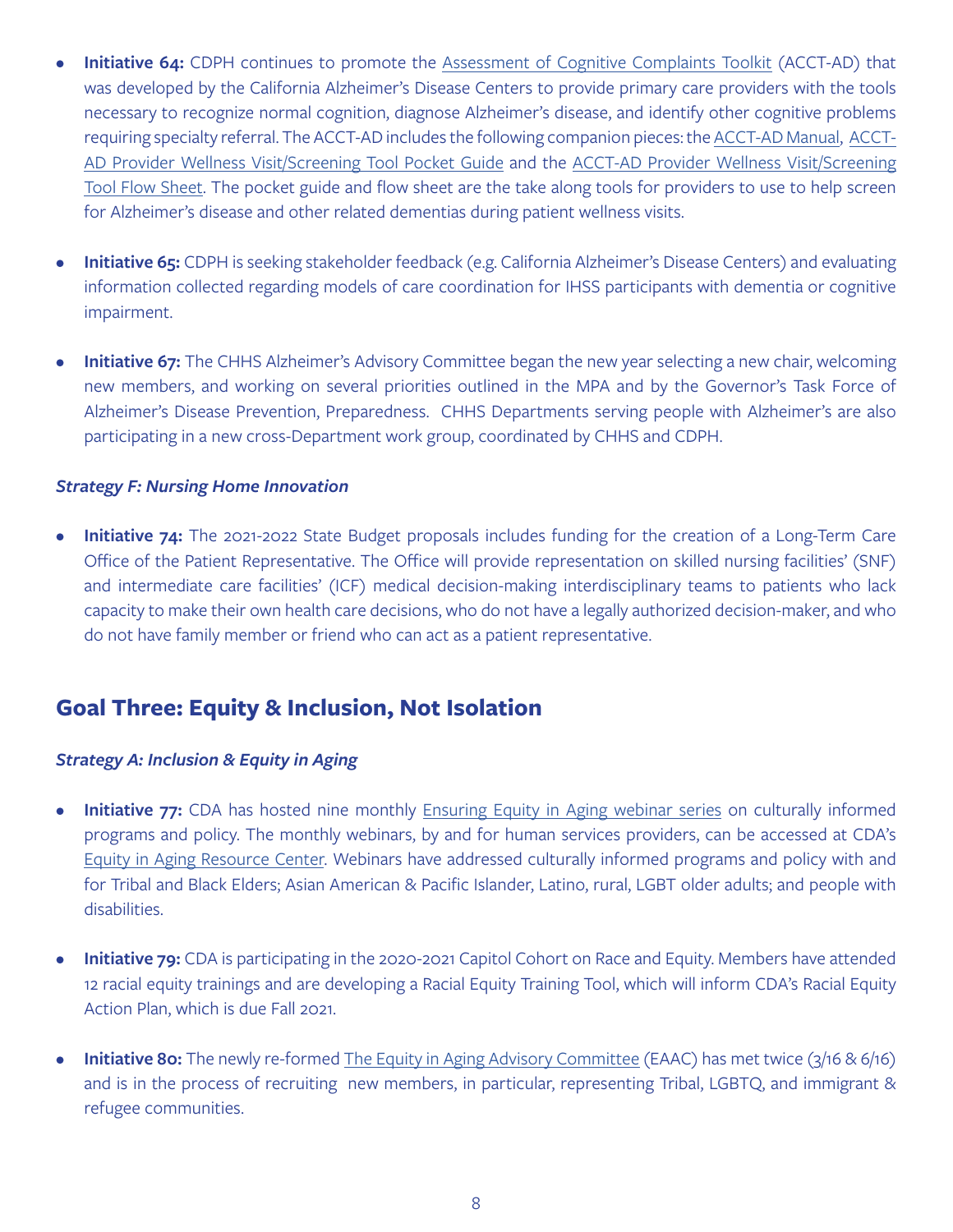#### *Strategy B: Closing the Digital Divide*

- **Initiative 81:** The federal administration has launched the [Emergency Broadband Benefit](https://www.fcc.gov/broadbandbenefit) to help low-income households to afford internet service during the CV-19 pandemic and CDA and other state departments and partners are promoting.
- **• Initiative 81:** CDA has twice presented to the California Broadband Council on older adults and broadband access; progress on digital device deployments; digital education and literacy efforts; and low-cost internet plan options for older adults.
- **• Initiative 82:** CDA has distributed over 8,500 smart speakers (donated by Google) to low-income older adults at risk of isolation via the Area Agencies on Aging and the Multipurpose Senior Service Sites. Additionally, CDA is in the process of distributing 4,000 iPads with two-year plans and dedicated training and technical assistance to low-income older adults who live alone. Additionally, CDA will provide guidance to Long Term Care Ombudsman on purchase and distribution of digital pets to LTC residents.

#### *Strategy D: Opportunities to Volunteer and Engage Across Generations*

**• Initiative 91:** In partnership with the California State Library and UC-Berkeley, CDA launched [CalChronicles](https://www.calchronicles.com/) in May. CalChronicles collects and shares stories from older adults that shine a light on the invaluable experiences and contributions of older Californians.

#### *Strategy E: Protection from Abuse, Neglect, Exploitation*

- **Initiative 93:** The Elder Justice Coordinating Council (EJCC) will work to increase coordination and develop recommendations to prevent and address elder abuse, neglect, exploitation, and fraud, including consideration of particular COVID-19 risks. An inter-agency elder justice workgroup has been formed, and began meeting in June, with stakeholder presentations, to inform the development of the EJCC.
- **• Initiative 95:** CA Department of Social Services' Adult Protective Services (APS) has dispersed federal funds to support APS efforts around COVID response and administration of an Administration for Community Living grant to enhance APS statewide through training initiatives.
- **Initiative 97:** CDA is undertaking new planning with stakeholders for state Legal Assistance Developer, as federally required.

#### *Strategy F: Leadership in Aging*

- **• Initiative 98:** The planned expansion tor a statewide "No Wrong Door" for older adult, people with disabilities, and family assistance and care planning is moving ahead with new strategic plan, informed by the Aging and Disability Resource Connection (ADRC) Advisory Committee, and proposed new state budget investments.
- **• Initiative 99:** The proposed 2021-2022 State Budget includes the appointment of a Senior Advisor on Aging, Disability, and Alzheimer's to advance cross-Cabinet initiatives and partnerships between government, the private sector, and philanthropy, such as closing the digital divide, transportation options beyond driving, and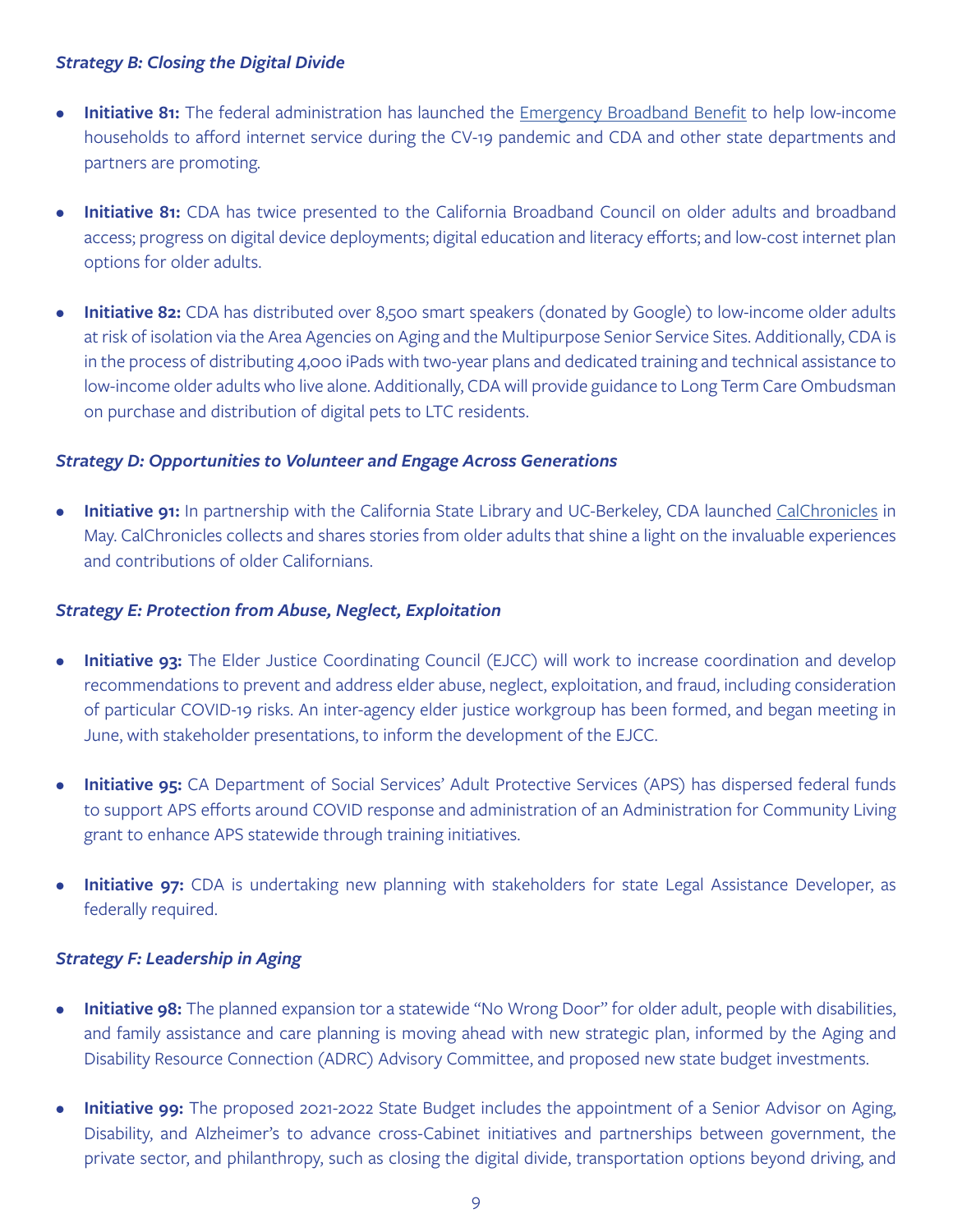caregiving workforce solutions, for Californians of all ages.

- **• Initiative 100:** California has officially joined [AARP's Network of Age-Friendly States and Communities!](https://www.aarp.org/livable-communities/network-age-friendly-communities/) California is the 8th state to join the Network. Over 50 cities in California have already exhibited bold leadership, paving the way by joining the Age-Friendly Network. [AB-1118 \(Rubio 2019\)](https://leginfo.legislature.ca.gov/faces/billTextClient.xhtml?bill_id=201920200AB1118) called on California to consider joining AARP's Network of Age-Friendly States and Communities. On March 23rd, AARP kicked off deeper partnership by hosting an "Age-Friendly Mini-Rounds" for CDA to hear from local CA communities regarding their experiences in becoming an AARP Age-Friendly Community. Check out the [press release.](https://states.aarp.org/california/agefriendlyca)
- **• Initiative 101:** The kick-off convening for stakeholder engagement in strengthening and aligning California's network of ["Aging Hubs & Spokes](https://aging.ca.gov/Statewide_Aging_Hubs_Initiative/)", including CDA/Area Agencies in Aging networks took place on July 8th.
- **• Initiative 102:** Putting Evidence into Practice: In May, in coordination with CDA, partners from CITRIS and the Banatao Institute at the University of California and the West Health Institute convened leaders from multiple institutions across California for an initial workshop to explore key purposes, functions, and outcomes of a research partnership on aging to measure outcomes of the Master Plan for Aging 2021-2022 initiatives and drive continuous innovation and improvement.
- **• Initiative 103:** The Governor's Office of Business & Economic Development (GO-Biz) and CDA are consulting with two nations' consulates in California on innovation and leadership in aging.
- **Initiative 104:** On July 1st, CHHS announced the nine stakeholder members of the Implementing the [Master Plan](https://www.chhs.ca.gov/home/master-plan-for-aging/#overview) [for Aging in California Together \(IMPACT\) Stakeholder Committee](https://www.chhs.ca.gov/home/master-plan-for-aging/#overview). The IMPACT committee will advise CHHS and the Cabinet Work Group for Aging on the MPA implementation, focusing on accountability, outcomes, and continuous improvement towards the MPA's five bold goals for 2030. The first IMPACT Stakeholder meeting will take place July 14th.
- **• Initiative 106:** CDA, in partnership with CA Department of Public Health and the West Health Institute, continue to update the [Data Dashboard for Aging](https://letsgethealthy.ca.gov/mpa-data-dashboard-for-aging/) (DDA). Recent data enhancements and updates, include [internet access,](https://letsgethealthy.ca.gov/mpa-data-dashboard-for-aging/inclusion-and-equity-not-isolation/#closing-the-digital-divide) [California LifeLine program participation,](https://letsgethealthy.ca.gov/mpa-data-dashboard-for-aging/inclusion-and-equity-not-isolation/#closing-the-digital-divide) and [Adult Protective Services caseloads](https://letsgethealthy.ca.gov/mpa-data-dashboard-for-aging/inclusion-and-equity-not-isolation/#closing-the-digital-divide). In the coming months, updates will continue, as well as the addition of indicators relating to housing cost burden, economic security, and unmet needs for Long-Term Services and Supports. Please check the DDA regularly for updates.

### **Goal Four: Caregiving That Works**

#### *Strategy B: Good Caregiving Jobs Creation*

- **• Initiative 111:** The Labor & Workforce Development Agency (LWDA), in partnership with CHHS, has regularly engaged key stakeholders toward the goal of convening a Direct Care Workforce Solutions Table (DCWST). As envisioned, the stakeholders and experts comprising the Direct Care Workforce Solutions Table will identify short- and long-term opportunities to improve direct care work and address the direct care workforce shortage.
- **Initiatives 112 & 113:** Currently, LWDA is laying the groundwork for pilots and demonstration projects in a variety of care settings, including, for example, a high-road direct care worker pipeline, scaling successful programs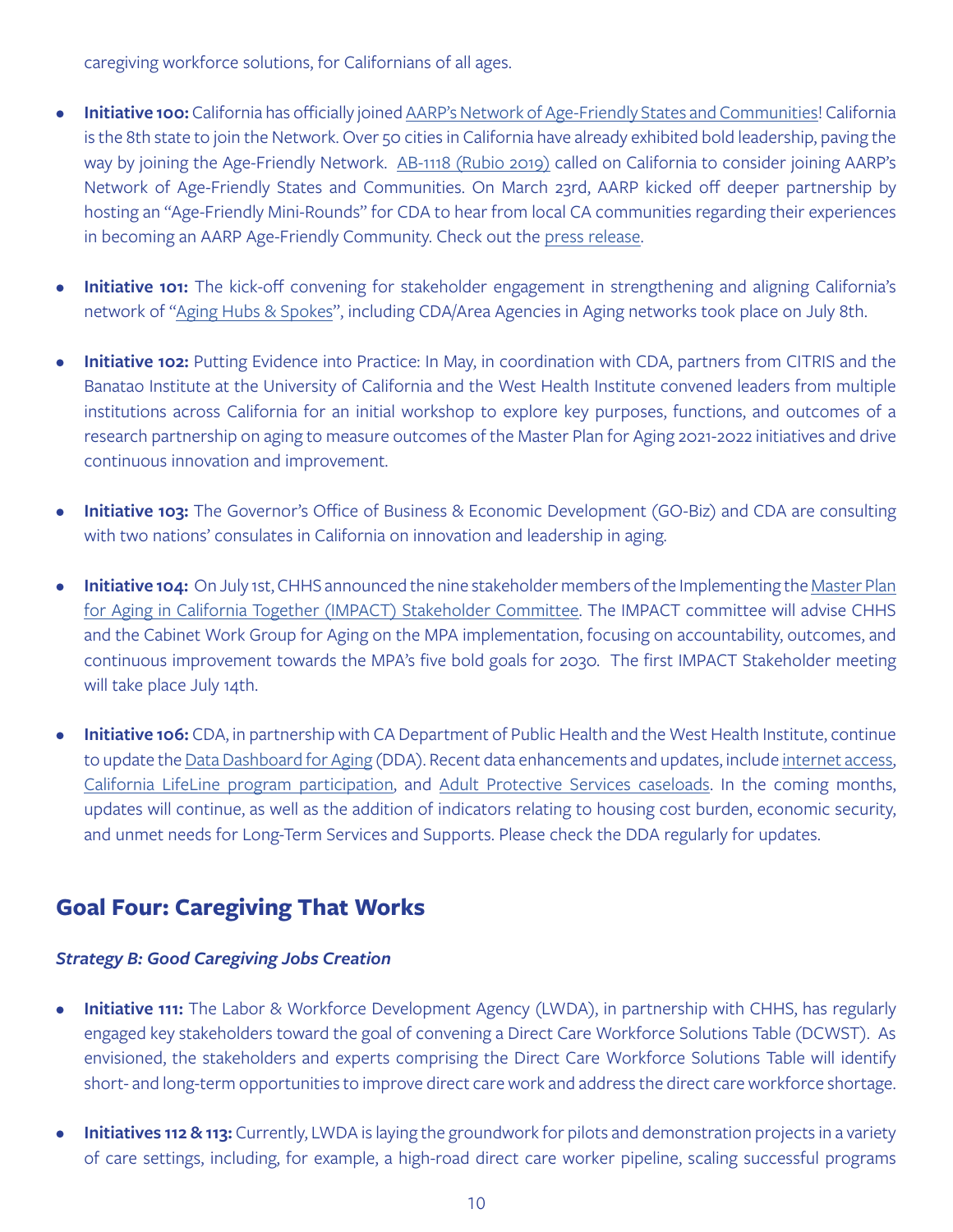that offer a wraparound, restorative approach to recruiting and retaining low-income women with addressable barriers into the care sector. CDPH is currently gathering and evaluating available information regarding online training platforms available for direct care workers.

#### *Strategy C: Virtual Care Expansion*

**• Initiative 115:** DHCS is proposing to implement broad changes with the [DHCS Telehealth Proposal](https://www.dhcs.ca.gov/Documents/COVID-19/DHCS-Telehealth-Policy-Proposal-5-14-21-DOF-Comments.pdf) to continue to allow additional Medi-Cal covered benefits and services to be provided via telehealth modalities across all delivery systems, when clinically appropriate. Guidance about [telehealth flexibilities](https://www.dhcs.ca.gov/Documents/COVID-19/Telehealth-Other-Virtual-Telephonic-Communications.pdf) that are available to providers during the COVID-19 public health emergency are available online.

## **Goal Five: Affording Aging**

#### *Strategy A: End Homelessness for Older Adults*

- **• Initiative 117:** Project Roomkey, which primarily serves unhoused older adults and individuals with high COVID-19 risks, expanded financial and technical assistance support for re-housing efforts. CA Department of Social Service's Housing & Homelessness Branch is providing technical assistance to help grantees better connect Project Roomkey clients with the Housing & Disability Advocacy Program (HDAP), which can provide longer-term housing supports as well as disability benefits advocacy.
- **Initiative 117:** Project Homekey, which builds on the success of Project Roomkey, is the next phase in the state's response to protecting Californians experiencing homelessness who are at high risk for serious illness from COVID-19. Under Project Homekey, local entities partner with the state to purchase and rehabilitate housing and convert them into interim or permanent, long-term housing.

#### *Strategy B: Income Security as We Age*

- **• Initiative 127:** CDA joined CSD's Earned Income Tax Credit (EITC) Outreach Coalition and promoted the state EITC, the only EITC in nation available to older adults, this spring through the Department's communication channels.
- **Initiative 128:** CDA, in partnership with Franchise Tax Board, identified that approximately 437,000 older adults (age 60 plus) participate in the EITC.

The Golden State Stimulus, as enacted by the Legislature and the Governor, included vital support for older adults who receive SSI to supplement low-incomes; work and claim the state EITC (California is the only state where workers 65 and over are eligible); or participate in CalWorks, as primary caregivers to young children. CDA estimates that over 1 million adults aged 60 and older qualified for this payment.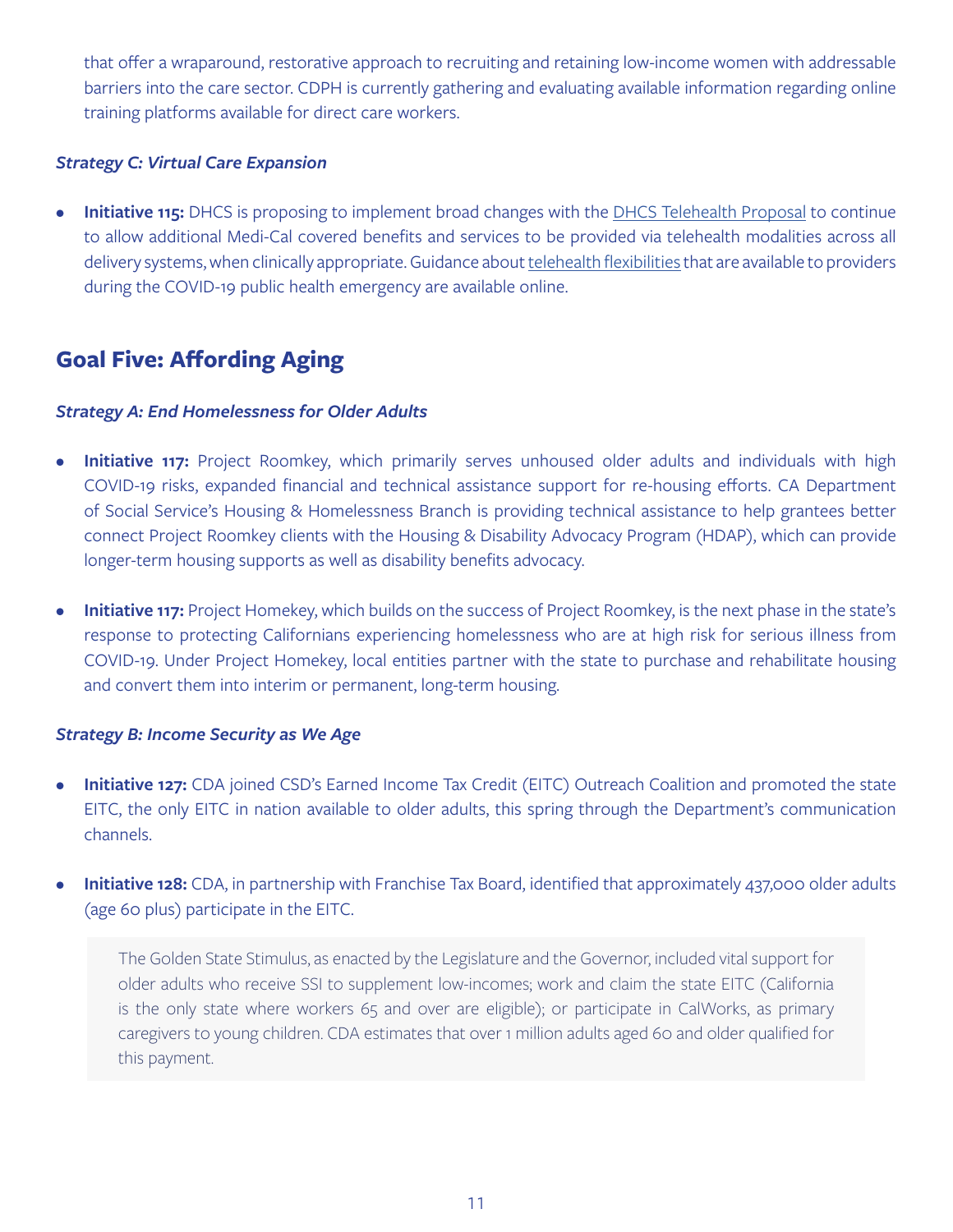#### *Strategy C: Protection from Poverty & Hunger*

- **Initiative 130:** More than 27 million meals were provided by the Older Adult programs in 2020, a 51 percent increase over the prior year; and 2021 began with 8,442,847 meals (January – March), as unprecedented need for food and home delivered meals in particular continues.
- **Initiative 130:** CalOES and state partners worked alongside local governments to provide Great Plates, a free meal delivery services to older vulnerable Californians during the pandemic, through June 2020. As of April 27, 40 local administrators from various counties and cities across California served over 32 million meals to highrisk older adults through free home delivery. In addition, the program is currently contracting with more than 618 restaurants and food providers and currently supporting over 7,627 jobs throughout the state. Among the currently contracted food providers, over half (60%) identify as a minority owned food provider.
- **• Initiative 130:** CA Department of Food and Agriculture (CDFA) has continued to work with partners at CDSS and the State Treasurer's Office to serve older adults through the Senior Farmers Market Nutrition Program. Because of t ongoing Covid-19 pandemic, CDFA is working with CDSS to distribute boxes of farm fresh produce through their food bank distribution network to give seniors an alternative way to take part in the program.
- **Initiative 131:** CA Department of Social Services (CDSS) implemented Electronic Benefits Transfer (EBT) online purchasing to allow CalFresh recipients to order groceries online for delivery in 2020, and now, CDSS is working with USDA to grow the number and variety of approved EBT online retailers. Currently, groceries can be purchased online at Albertsons, Aldi through Instacart, Amazon, Safeway, and Walmart.
- **Initiative 131:** CDSS submitted a request to United States Department of Agriculture, Food and Nutrition Service to extend and expand California's Elderly Simplified Application Project (ESAP) Demonstration Project. CDSS will continue with four main strategies, including: a) Waiving the recertification interview requirement; b) Making use of data matching to reduce client-provided verifications; c) Extending the certification period to 36 months, including for ESAP cases processed by the Social Security Administration; d) Waiving the requirement to contact the household at least once every 12 months, thereby eliminating the need to send and collect a SAR 7 Eligibility Status Report.
- **Initiative 132:** California received USDA approval to increase our Commodity Supplemental Food Program (CSFP) caseload by an additional 2,200 retroactive to January 1, 2021 and our total assigned caseload is now 106,239 per month. CSFP service in 31 counties which are served by the 10 local agencies.

# **4. Master Plan for Aging ACCOUNTABILITY**

Progress Reports: This is the first MPA progress report. Reports will be released bi-annually and regular updates can be accessed via the [Together We Engage newsletter.](https://aging.us4.list-manage.com/subscribe?id=173d0260aa&u=885fd0fb81501c74e82ac45b1)

IMPACT Stakeholder Committee: Master Plan for the Aging's initiative #104 called for the creation of the Implementing the MPA in California Together (IMPACT) Stakeholder Committee. This committee will advise the Administration and the Cabinet Workgroup on Aging on the implementation of the MPA. The IMPACT announcement, membership, and meeting details can be [accessed here](https://www.chhs.ca.gov/home/master-plan-for-aging/#overview).